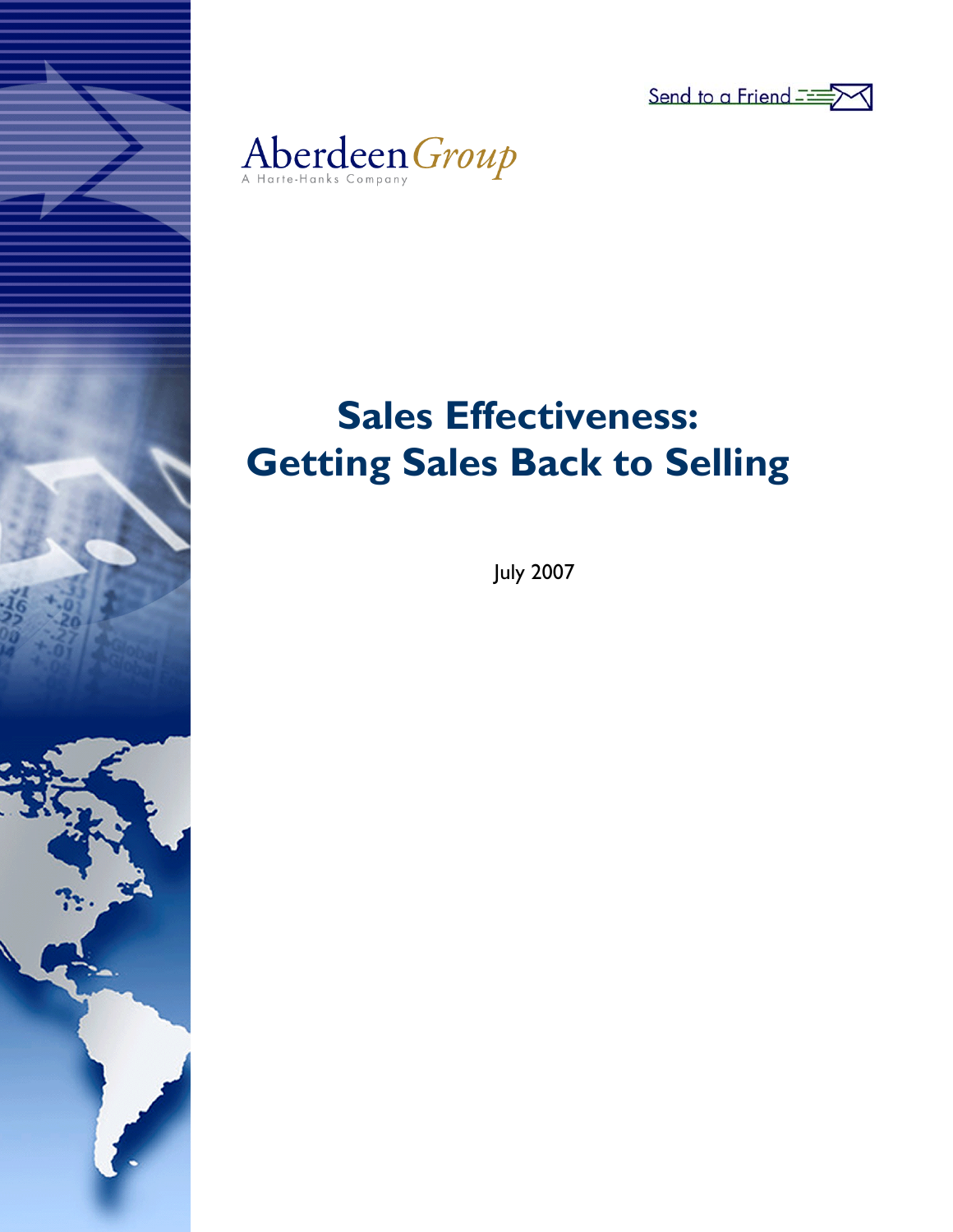

# **Executive Summary**

<span id="page-1-0"></span>The pressures of longer sales cycles and declining sales productivity are forcing Best-in-Class companies to streamline and automate how sales information is processed and the mechanics by which deals get done. In June 2007, Aberdeen surveyed over 200 companies to identify the strategies, capabilities and enablers that Best-in-Class companies use to improve sales effectiveness and productivity. The research reveals that leading companies have focused on both the sales management process, as well as tools designed for the individual sales representative, to increase the ability of their sales organizations to hit quotas and ultimately remain competitive.

### **Best-in-Class Performance**

Aberdeen used four key performance criteria to distinguish Best-in-Class companies. The key performance indicators (KPIs) are:

- **96%** reported year/year improvements in Bid-to-Win performance
- **80%** reported year/year improvements in Order/Quote Quality performance
- **86%** reported year/year improvements in Lead-to-Opportunity conversion rate performance

## **Competitive Maturity Assessment**

Survey results show that the firms enjoying Best-in-Class performance enable, or are planning to enable, several key process, performance and organizational capabilities:

- Implement a structured approach to competitive, market and sales intelligence **(91%)**
- Create a central repository of account, contact, and opportunity information **(96%)**
- Utilize formal and documented sales processes **(95%)**

# **Required Actions**

In addition to the specific recommendations in Chapter 3 of this report, companies must take the following steps to achieve Best-in-Class status:

- **Stop using spreadsheets and shadow accounting** too much sales information is scattered throughout the organization and many complex tasks are managed in an ad hoc manner. Organizations must streamline processes and invest in centralizing sales information to eliminate "multiple versions of the truth."
- *Integrate sales processes into the back-office* pricing, product configuring and order/quote generation are cross-functional issues. Organizations should plan on integrating these sales touch-points to eliminate administrative overheads.
- **Invest in formal sales methodologies and information-based processes –** with the wide adoption of sales management processes and planned future adoption of information-based individual enablers, organizations must now focus on developing information-based sales processes as a competitive differentiator.



*The sales process is a team effort, not a one person show. The key to making the sales team more productive is follow up, follow up, follow up… staying tuned in, and listening… Of course, a CRM/SFA solution that supports opportunities, multiple contacts, and is available for online collaboration also helps.* 

> ~ VP Sales and **Business** Development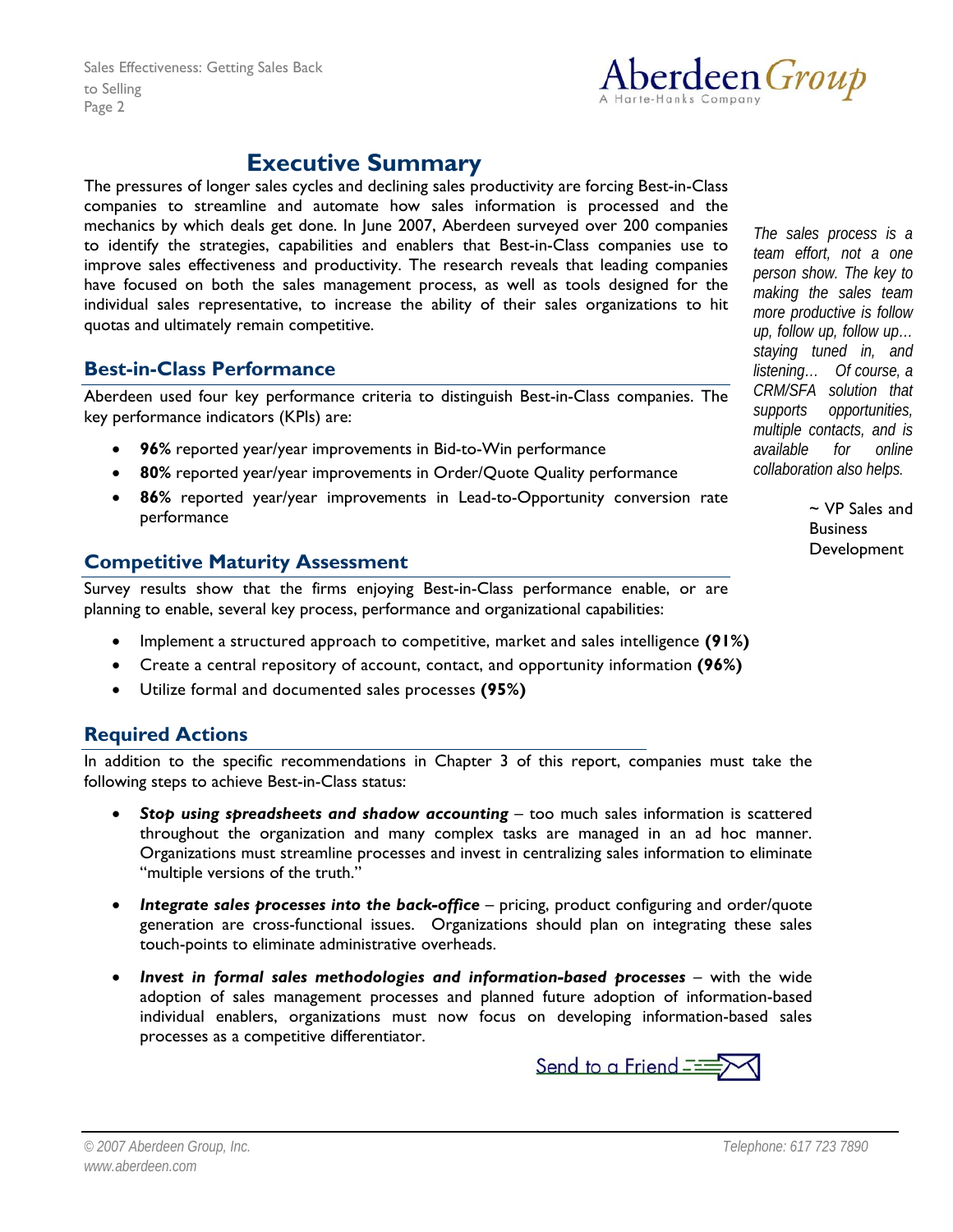

# **Table of Contents**

| Organizational Capabilities and Technology Enablers  9 |  |
|--------------------------------------------------------|--|
|                                                        |  |
|                                                        |  |
|                                                        |  |
|                                                        |  |
|                                                        |  |
|                                                        |  |
|                                                        |  |

# **Figures**

| Figure 2: BIC's Current/Planned Investment in Sales Process Enablers7 |
|-----------------------------------------------------------------------|
| Figure 3: BIC's Current/Planned Investment in Managing Sales Data7    |
|                                                                       |
|                                                                       |

## **Tables**

| Table 1: Companies With Top Performance Earn "Best-in-Class" Status: 5 |
|------------------------------------------------------------------------|
|                                                                        |
|                                                                        |
|                                                                        |
|                                                                        |
|                                                                        |
| Table 7: Relationship Between PACE and Competitive Framework 18        |
|                                                                        |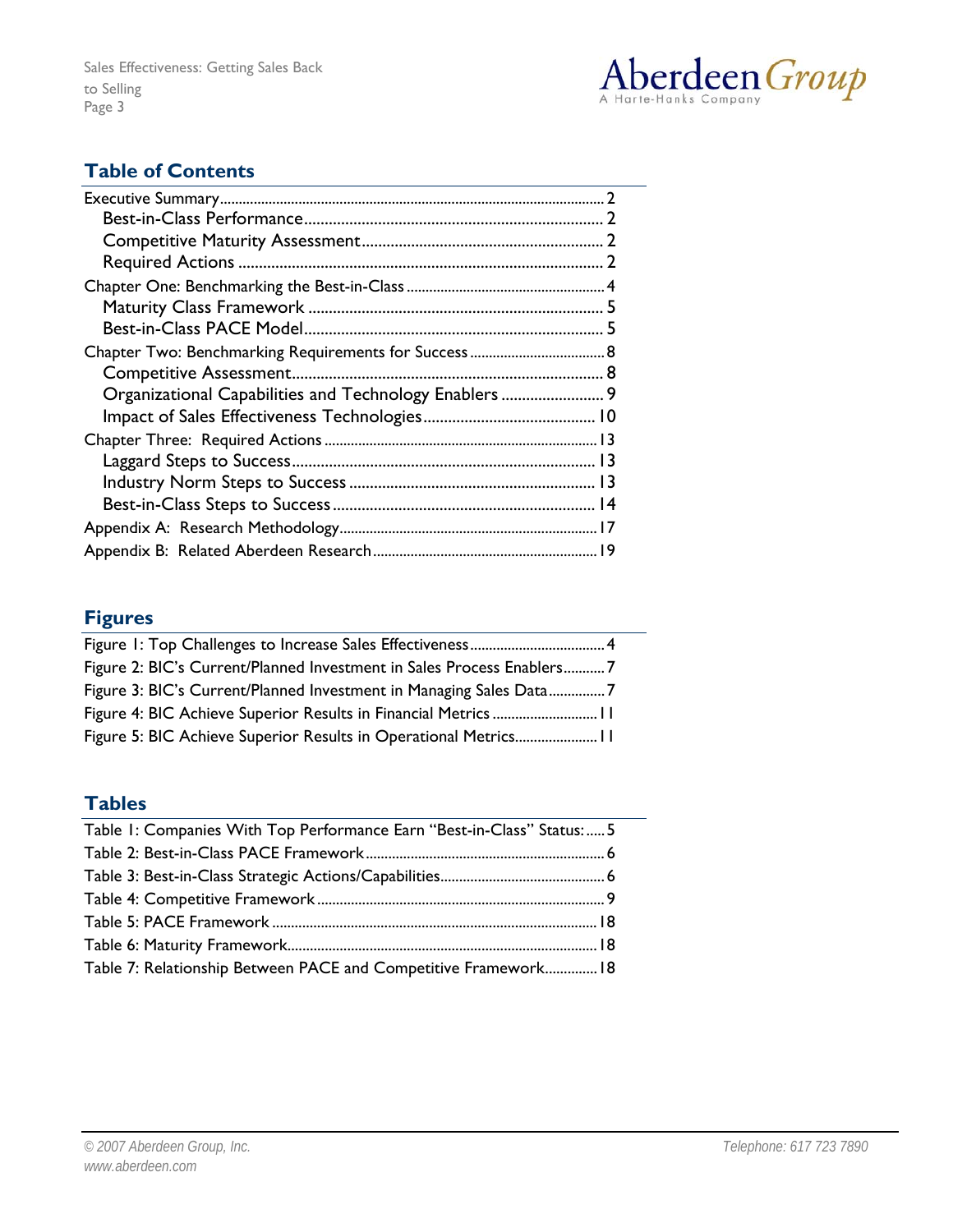

# **Chapter One: Benchmarking the Best-in-Class**

<span id="page-3-0"></span>Aberdeen research reveals that companies are increasingly challenged in their sales performance by longer sales cycles and low sales productivity. Specifically, sales teams are missing revenue targets, not hitting quota and facing stalled opportunities as organizations strive to remain competitive and service increasingly discerning customers. In response to these business challenges, the Best-in-Class (BIC) deploy a combination of actions, capabilities and enablers to their sales representatives to better equip them to effectively manage and execute the sales process.

A consistent theme that emerges throughout the research is the propensity to do more with existing resources. For example, the top strategic action taken by Sales Managers is focusing on lead *quality* (33%), not solely the number of leads coming down the pipeline. In fact, increasing the *quantity* of leads is rated among the lowest strategic priorities (7%). Instead, Sales Managers are more focused on increasing sales win rates (31%) and improving sales representatives' knowledge of products, customer needs and competition (26%).

#### Fast Facts

- Best-in-Class firms are nearly 2.5 times as likely as Average firms, and 9 times more likely than Laggards, to report year over year improvements in revenue related sales effectiveness metrics.
- $\sqrt{ }$  Best-in-Class firms are 2 times as likely as Average and Laggard firms to report decreases in time spent on different phases of sales operations.
- $\sqrt{ }$  Best-in-Class firms are an average 1.5 times more likely to plan increases in sales training than other business segments.



## **Figure 1: Top Challenges to Increase Sales Effectiveness**

### **Maturity Framework Key**

The Aberdeen Maturity Framework defines enterprises as falling into one of the three following levels of practices and performance:

*Best-in-Class (20%)* —practices that are the best currently being employed and significantly superior to the industry norm

*Industry norm (50%)* —practices that represent the average or norm

*Laggards (30%) —*practices that are significantly behind the average of the industry

Source: Aberdeen Group, July 2007

*Note: answer choices are not mutually exclusive – totals can be greater than 100%.*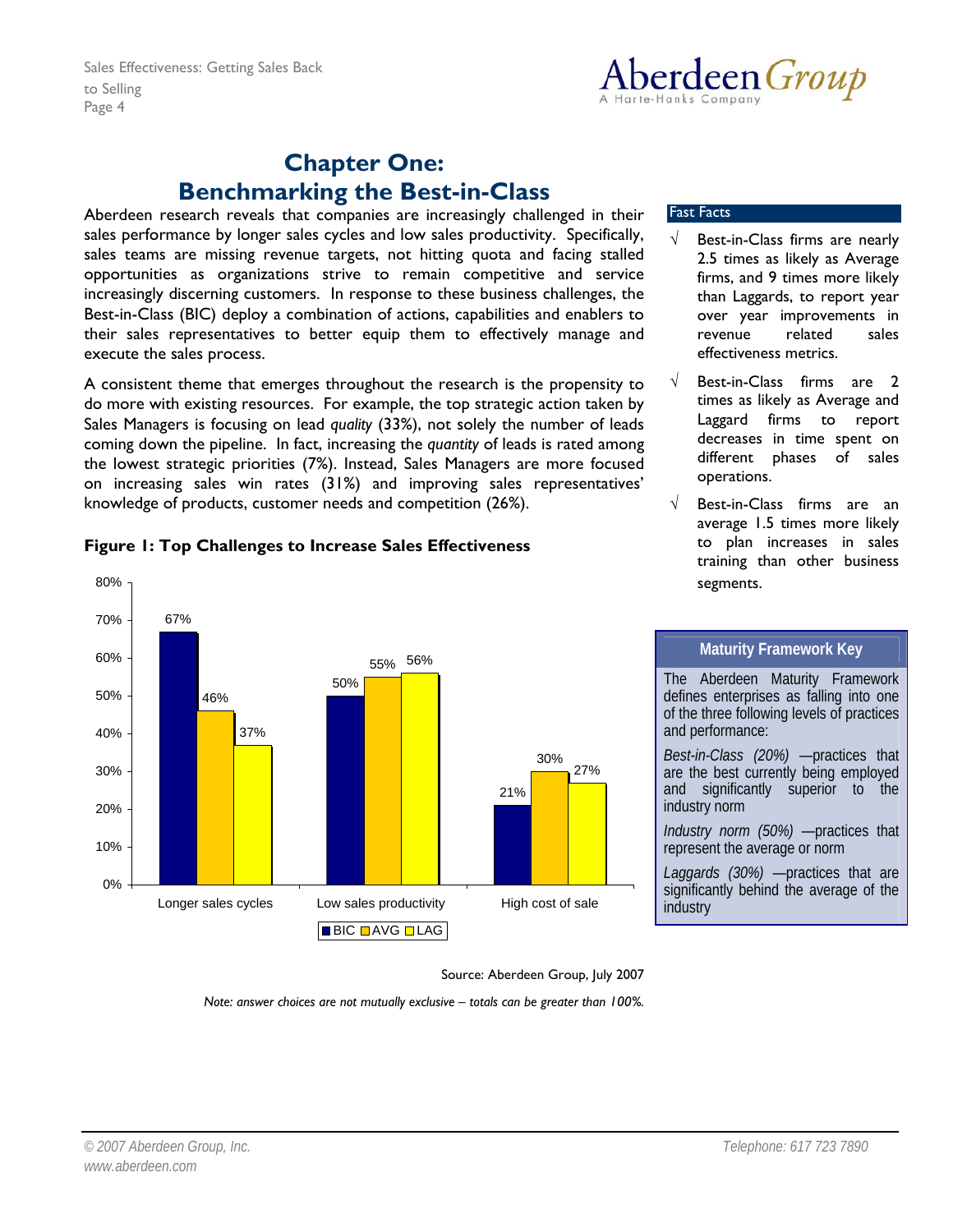

# <span id="page-4-0"></span>**Maturity Class Framework**

Aberdeen used three key performance criteria to distinguish the year-over-year improvements Best-in-Class companies make compared to Industry Average and Laggard organizations: 1) bid-to-win performance, 2) order and quote quality performance, 3) lead-to-opportunity conversion rate performance. Taken together, these variables show how Best-in-Class firms leverage strategies, capabilities and enablers to optimize sales effectiveness.

|  |  |  | Table 1: Companies With Top Performance Earn "Best-in-Class" Status: |  |
|--|--|--|----------------------------------------------------------------------|--|
|  |  |  |                                                                      |  |

| <b>Definition of</b><br><b>Maturity Class</b> | <b>Mean Class Performance</b>                                                              |  |  |  |  |
|-----------------------------------------------|--------------------------------------------------------------------------------------------|--|--|--|--|
| <b>Best-in-Class:</b>                         | 96% reported year/year improvements in Bid-to-Win                                          |  |  |  |  |
| <b>Top 20% of</b>                             | performance                                                                                |  |  |  |  |
| aggregate                                     | 80% reported year/year improvements in                                                     |  |  |  |  |
| performance                                   | Order/Quote Quality performance                                                            |  |  |  |  |
| scorers                                       | 86% reported year/year improvements in Lead-to-<br>Opportunity conversion rate performance |  |  |  |  |
| <b>Industry</b><br><u>Average:</u>            | 26% reported year/year improvements in Bid-to-Win<br>$\bullet$<br>performance              |  |  |  |  |
| Middle 50% of                                 | 21% reported year/year improvements in                                                     |  |  |  |  |
| aggregate                                     | Order/Quote Quality performance                                                            |  |  |  |  |
| performance                                   | 19% reported year/year improvements in Lead-to-                                            |  |  |  |  |
| scorers                                       | Opportunity conversion rate performance                                                    |  |  |  |  |
| Laggard:<br>Bottom 30% of                     | 0% reported year/year improvements in Bid-to-Win<br>$\bullet$<br>performance               |  |  |  |  |
| aggregate                                     | 0% reported year/year improvements in Order/Quote                                          |  |  |  |  |
| performance                                   | Quality performance                                                                        |  |  |  |  |
| scorers                                       | 2% reported year/year improvements in Lead-to-<br>Opportunity conversion rate performance  |  |  |  |  |

*Our incentive program had become un-scalable as our sales force grew and the plans became more complex. Results calculation was manual and increased the possibility for errors. Reps felt like they struggled to understand how they were being paid.* 

*We needed our sales force to feel more confident about the accuracy of their compensation, and we needed to increase their productivity and reduce the time they spent attempting to reconcile comp.* 

> ~ Laura Weinrieb, Senior Director of Finance Operations, Blackboard

Source: Aberdeen Group, July 2007

# **Best-in-Class PACE Model**

Organizations increase the business impact of their sales departments by improving access to information and implementing sales processes that put that information to use.

Citing longer sales cycles (67%) and low sales productivity (50%) as top pressures (Figure 1), Best-in-Class firms are focused on optimizing their sales representatives' individual effectiveness and performance. The Best-in-Class deploy a number of different strategies to improve sales effectiveness, but generally focus on a two-pronged approach: 1) increasing sales representatives' use of **information** by improving knowledge of products and customers (26%), 2) deploying **sales processes** to help sales representatives leverage that information, such as increasing the quality of leads (33%) and sales win rates (30%).

*Aligning behavior with expectations is central to improving sales effectiveness. These actions will help shorten the sales cycle, an important benchmark in optimizing sales effectiveness.* 

> ~ Senior Vice President, Global Sales and Marketing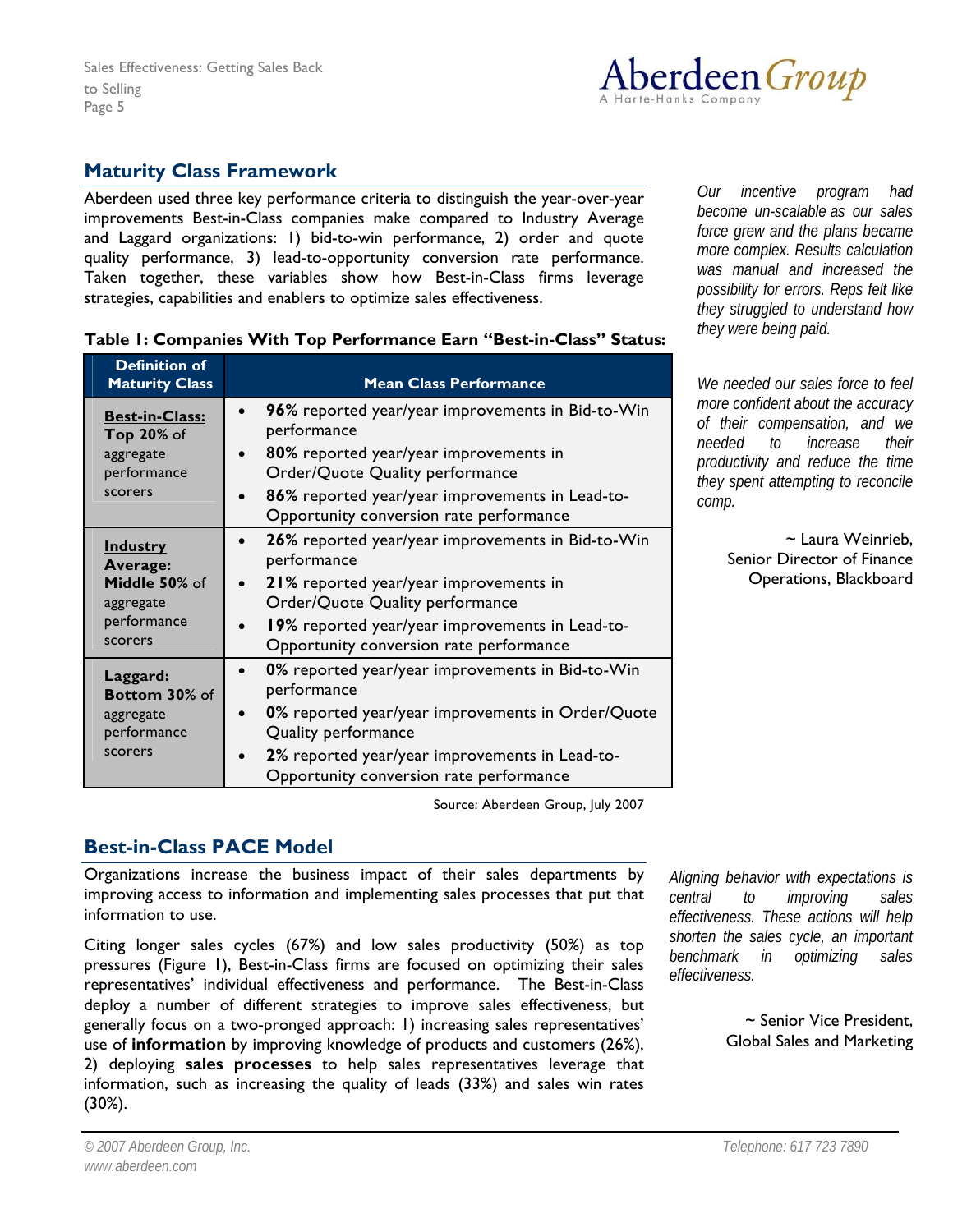

<span id="page-5-0"></span>

|  |  | <b>Table 2: Best-in-Class PACE Framework</b> |
|--|--|----------------------------------------------|
|--|--|----------------------------------------------|

| <b>Pressures</b>                                                          | <b>Actions</b>                                                                                                                                                                                   | <b>Capabilities</b>                                                                                                                                                                                                                                                                                              | <b>Enablers</b>                                                                                                                                                                                                                                                                           |
|---------------------------------------------------------------------------|--------------------------------------------------------------------------------------------------------------------------------------------------------------------------------------------------|------------------------------------------------------------------------------------------------------------------------------------------------------------------------------------------------------------------------------------------------------------------------------------------------------------------|-------------------------------------------------------------------------------------------------------------------------------------------------------------------------------------------------------------------------------------------------------------------------------------------|
| Longer sales<br>cycles<br>Declining<br>$\bullet$<br>sales<br>productivity | Increase the quality<br>$\bullet$<br>of leads<br>Increase sales win<br>rates<br>Improve sales<br>representative's<br>knowledge of<br>products, customer<br>needs and<br>competitive<br>offerings | Central repository of<br>account, contact, and<br>opportunity information<br>Formal and<br>$\bullet$<br>documented sales<br>processes<br>Standard approach to<br>$\bullet$<br>proposal generation and<br>proposal management<br>Central repository of<br>$\bullet$<br>sales and product<br>marketing information | Incentive/<br>Compensation<br>Management<br>Order/ Quote<br>Generation<br><b>Contact Management</b><br>Software<br>Customer Relationship<br>$\bullet$<br><b>Management Solutions</b><br>Sales force Automation<br>$\bullet$<br><b>Product Configuration</b><br><b>Forecast Management</b> |

Source: Aberdeen July, 2007

Although the issues of sales knowledge management and sales process management are both a focus of BIC organizations from a strategic standpoint, there has been a higher adoption rate in sales *process management* enablers (Figures 2 & 3).

*Start with the process. What is the sales process for our solution? What stages? What definitions of each stage? Make sure you all have the same understanding so the process is real world, robust and thus the basis for all that follows.* 

> ~ Senior Vice President and Managing Director, Business Services

| Table 3: Best-in-Class Strategic Actions/Capabilities |
|-------------------------------------------------------|
|-------------------------------------------------------|

|                     | <b>Sales Information Management</b>                                                                                                                                           | <b>Sales Process Management</b>                                                                                                                    |  |  |
|---------------------|-------------------------------------------------------------------------------------------------------------------------------------------------------------------------------|----------------------------------------------------------------------------------------------------------------------------------------------------|--|--|
| <b>Actions</b>      | Improve sales representatives'<br>$\bullet$<br>knowledge of<br>products,<br>competitive<br>customers and<br>offerings                                                         | Increase quality of leads<br>$\bullet$<br>Increase sales win rates<br>$\bullet$                                                                    |  |  |
| <b>Capabilities</b> | Central repository of account,<br>$\bullet$<br>and<br>opportunity<br>contact,<br>information<br>Central repository of sales and<br>$\bullet$<br>product marketing information | Formal and documented<br>$\bullet$<br>sales processes<br>Standard<br>approach<br>to<br>$\bullet$<br>proposal generation and<br>proposal management |  |  |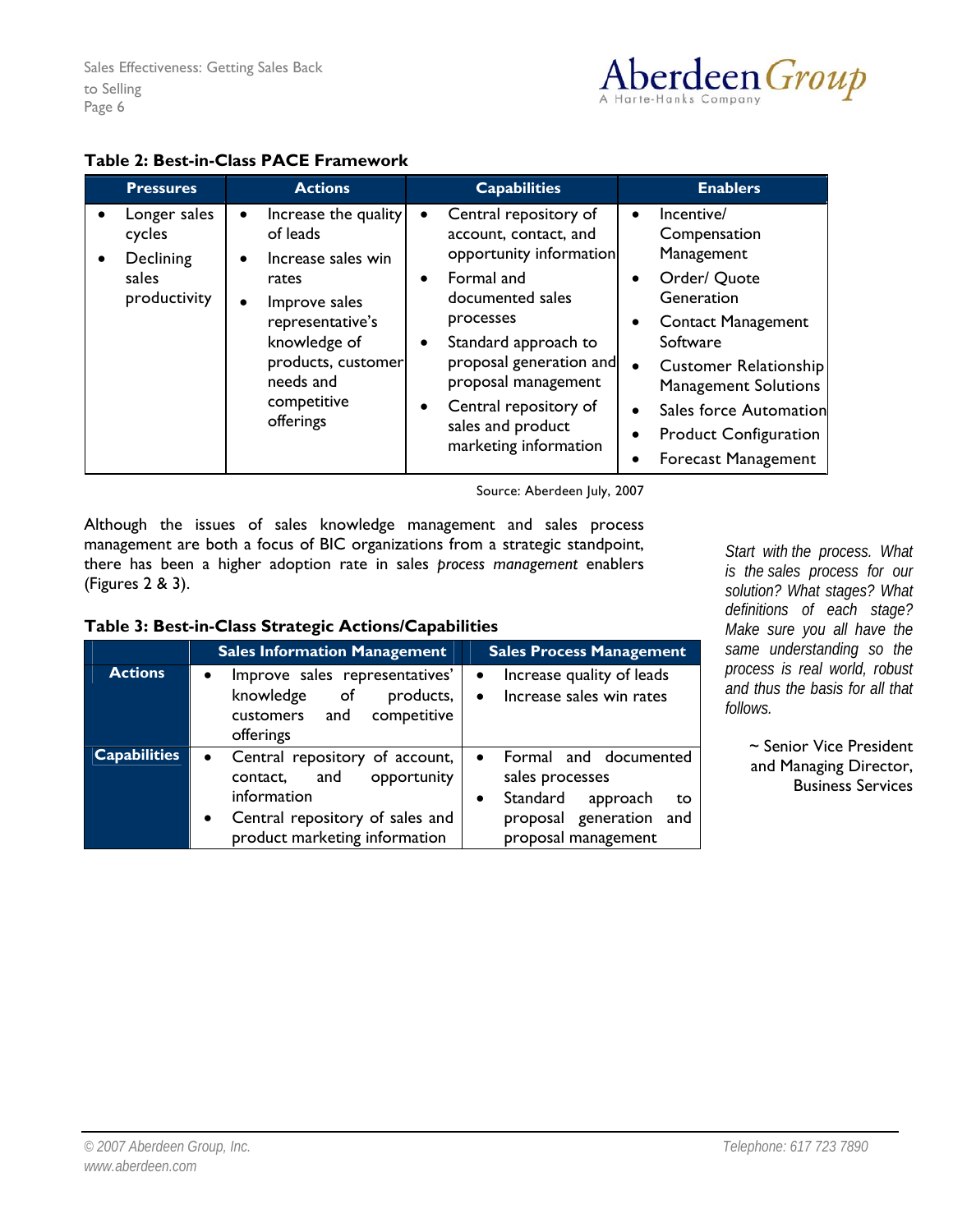



#### <span id="page-6-0"></span>**Figure 2: BIC's Current/Planned Investment in Sales Process Enablers**

Source: Aberdeen July, 2007

### **Aberdeen Insights – Strategy**

Despite the current focus on sales management **process** enablers, the BIC are planning on increasing investments in sales **information** enablers within the next year (Figure 3). As such, future adoption of sales analytics (79%) and competitive/market/sales intelligence solutions (72%) are top investment priorities for the BIC. The majority of the Best-in-Class are also focused on knowledge sharing at the sales representative level. For instance, 68% of the BIC have, or are planning on implementing, a forum for sales people to share lessons and insights and a further 52% have future plans to implement sales knowledge management solutions.



**Figure 3: BIC's Current/Planned Investment in Managing Sales Data** 

, r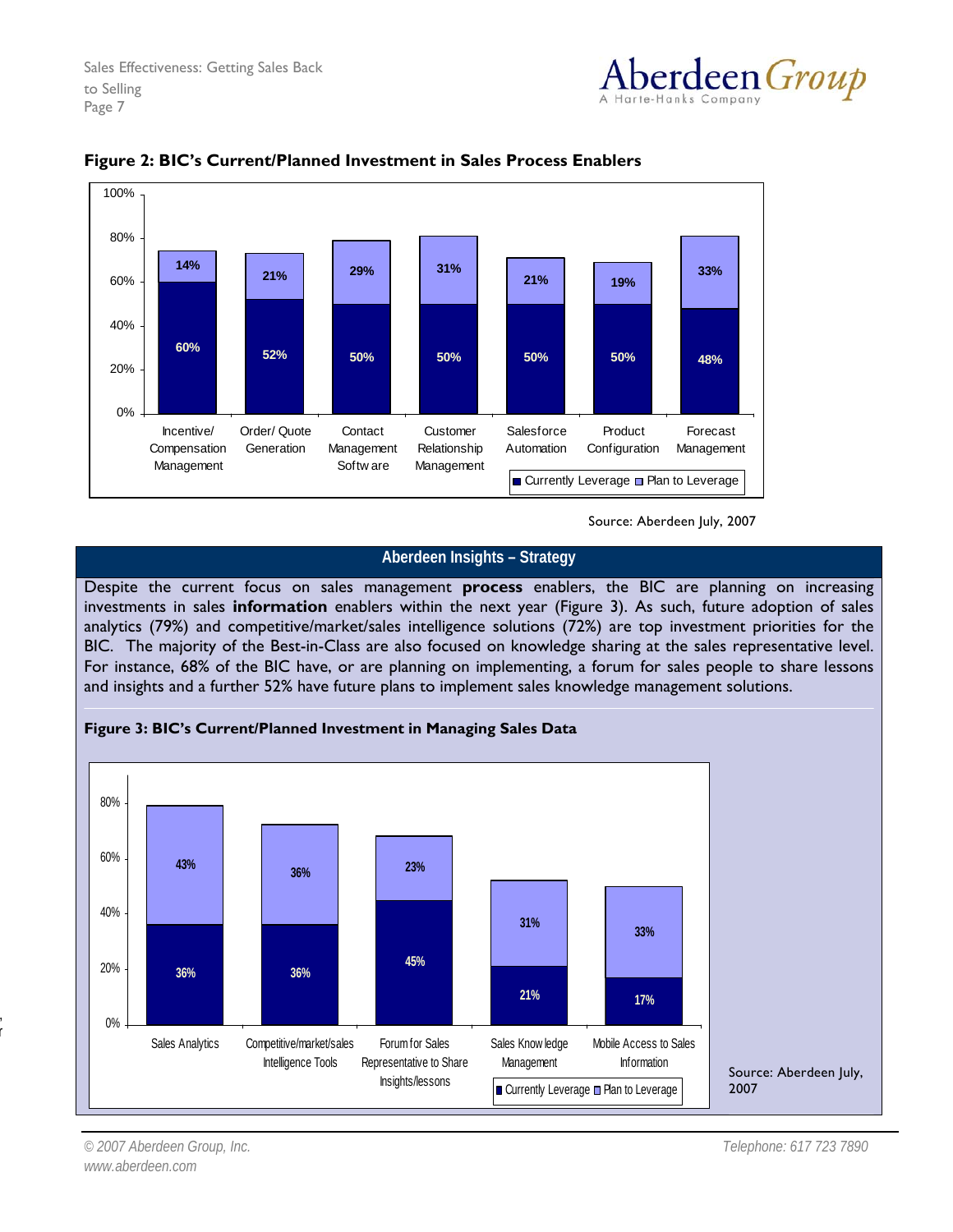

# **Chapter Two:**

# <span id="page-7-0"></span>**Benchmarking Requirements for Success**

Sales management benefits from formalized sales procedures and automation, and Best-in-Class use these processes and enablers to help sales representatives leverage information on products and consumers. Consequently, the resulting "**knowledge-based**" sales organizations are more effective in helping their firms achieve revenue and growth goals.

#### Case Study: Draeger Medical, Inc.

Draeger Medical Inc., a leading manufacturer of medical equipment, had been manually computing the commission payments for its 140 commission-based employees. They would extract data from their ERP system and manipulate the information in spreadsheets to compute the various commission payments, a process that was time-consuming and prone to error. They also found that each salesperson was spending as much as 8 hours per week maintaining and reconciling their own personal commission records. This "shadow accounting" detracted from core selling initiatives, as sales staff worked to ensure that they were being appropriately compensated.

The company decided to implement an incentive compensation management system to manage the process more quickly and efficiently. Senior Director of Finance J. Florian Kluge spearheaded the initiative and has seen a dramatic improvement in accuracy rates, reporting speed, and time savings. "The sales force loves the system," claims Kluge. "Reports are available 24/7, and we don't have to wait over a month to see the computations." In addition to more accurately calculating commission payments, the system allows each user to view their opportunity potential, a feature that has proven to be a strong motivator. But perhaps most important to Kluge: "I don't get angry phone calls anymore telling me 'my check doesn't match!'"

## **Competitive Assessment**

The aggregated performance of surveyed companies determined whether they ranked as Best-in-Class, Industry Average or Laggard. In addition to having common performance levels, each class also shared characteristics in five key categories: 1) process (ability to detect and respond to changing business needs); 2) organization (corporate focus and collaboration among stakeholders); 3) knowledge (contextualizing transaction data and exposing product data to customers); 4) technology (selection or appropriate tools and intelligent deployment of those tools); and 5) performance management (ability of the organization to measure the benefits of technology deployment and use the results to improve key processes further).

#### Fast Facts

- $\sqrt{ }$  91% of Best-in-Class firms cite the importance of augmenting CRM/SFA systems with externally sourced information.
- $\sqrt{ }$  89% of Best-in-Class firms leverage or plan to leverage CRM systems integrated with word processing, spreadsheet and email applications.
- $\sqrt{ }$  56% of Laggards, compared to 11% of Average firms, do not measure the key sales performance metrics of quota performance, average opportunity size, customer acquisition costs, revenue per account, proposal quality.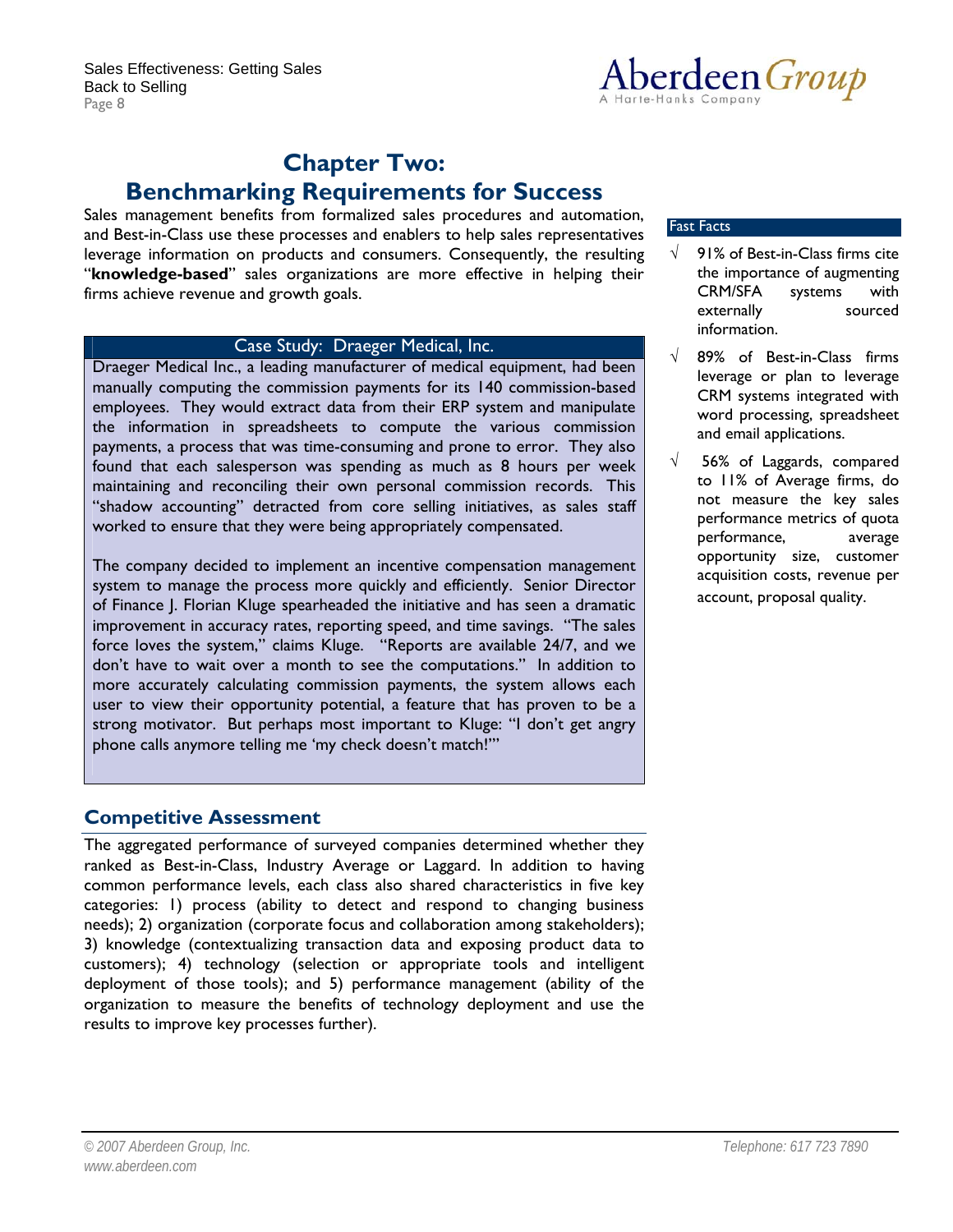|                     | <b>Laggards</b>                                                               | <b>Average</b>                 | <b>Best-in-Class</b>           |  |  |  |
|---------------------|-------------------------------------------------------------------------------|--------------------------------|--------------------------------|--|--|--|
|                     | Formal and documented sales processes                                         |                                |                                |  |  |  |
| <b>Process</b>      | 35%                                                                           | 44%                            | 57%                            |  |  |  |
|                     | Standardized approach to proposal generation and proposal management          |                                |                                |  |  |  |
|                     | 25%                                                                           | 44%                            | 54%                            |  |  |  |
|                     | Plan to increase investment budget, technology spending                       |                                |                                |  |  |  |
| <b>Organization</b> | 38%                                                                           | 42%                            | 56%                            |  |  |  |
|                     | A central repository of account, contact, and opportunity management          |                                |                                |  |  |  |
| <b>Knowledge</b>    | 41%                                                                           | 50%                            | 59%                            |  |  |  |
|                     | Plan to increase investment and use of business intelligence/ sales analytics |                                |                                |  |  |  |
|                     | technologies                                                                  |                                |                                |  |  |  |
|                     | 30%                                                                           | 42%                            | 62%                            |  |  |  |
| <b>Technology</b>   | Enablers included in technology strategy:                                     |                                |                                |  |  |  |
|                     | 42% Incentive/                                                                | 54% Incentive/<br>$\bullet$    | 60% Incentive/<br>$\bullet$    |  |  |  |
|                     | Compensation<br>Management                                                    | Compensation<br>Management     | Compensation<br>Management     |  |  |  |
|                     |                                                                               |                                |                                |  |  |  |
|                     | 18% Order/Quote<br>Generation                                                 | 32% Order/ Quote<br>Generation | 52% Order/ Quote<br>Generation |  |  |  |
|                     | 38% Contact                                                                   | 43% Contact                    | 50% Contact                    |  |  |  |
|                     | Management                                                                    | Management                     | Management                     |  |  |  |
|                     | Software                                                                      | Software                       | Software                       |  |  |  |
|                     | 38% Customer                                                                  | 38% Customer<br>$\bullet$      | 50% Customer                   |  |  |  |
|                     | Relationship                                                                  | Relationship                   | Relationship                   |  |  |  |
|                     | Management (CRM)                                                              | Management (CRM)               | Management (CRM)               |  |  |  |
|                     | 18% Sales force                                                               | 20% Sales force                | 50% Sales force                |  |  |  |
|                     | Automation (SFA)                                                              | Automation (SFA)               | Automation (SFA)               |  |  |  |
|                     | Measure key performance indicators for sales effectiveness                    |                                |                                |  |  |  |
| <b>Performance</b>  | 24%                                                                           | 44%                            | 53%                            |  |  |  |
|                     | Measure sales effectiveness and productivity at least quarterly               |                                |                                |  |  |  |
|                     | 60%                                                                           | 79%                            | 87%                            |  |  |  |

#### <span id="page-8-0"></span>**Table 4: Competitive Framework**

# **Organizational Capabilities and Technology Enablers**

The relationship between **sales information management** and **sales process management strategies** is illustrated by the competitive framework, specifically the Knowledge, Process and Technology areas.

- **Knowledge:** Best-in-Class organizations plan to increase the investment in and use of information related resources at 1.3 times the rate of Average organizations and nearly 2 times the rate of Laggards. Best-in-Class organizations are also focused on both internal and external information, with 96% currently having, or are planning to have, a central repository for sales related data and 91% currently using, or planning to use, structured approaches to competitive market and sales intelligence.
- **Process:** Information in sales organizations is useful to the extent it is leveraged in sales processes. With increased spending on intelligence and information access for Best-in-Class firms, sales processes that maximize those investments must be fine-tuned. Information overload can paralyze organizations that do not deploy formal and structured processes to manage large amounts of data and put it to good use. Bestin-Class organizations are, on average, 1.2 times more likely than

*To improve sales productivity, implement effective, clear communication between the client and the various departments involved with the sales process – or use the old adage… Keep It Simple Simon!* 

 $\sim$  Director, Sales and Marketing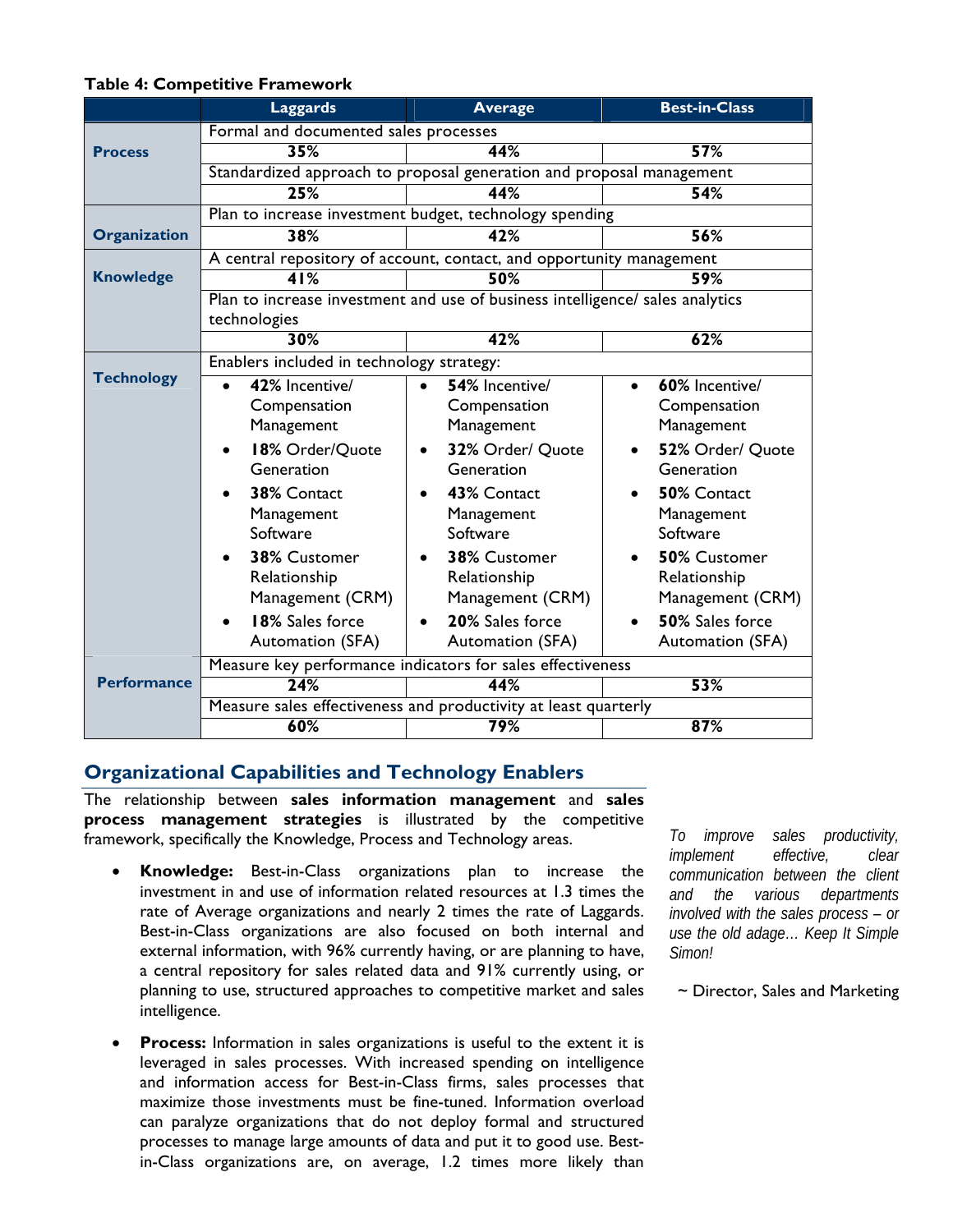

<span id="page-9-0"></span>Average organizations, and 1.4 times more likely than Laggards, to take more formal approaches to proposal generation-management and sales processes.

- **Technology:** Tools leveraged by Best-in-Class knowledge-based sales organizations optimize the collection, management and use of information. Best-in-Class firms are 1.3 times more likely than Average organizations to provide, or plan to provide, competitive-market-sales intelligence tools for each sales representative and 2.2 times more likely than Laggards. Best-in-Class firms are also 1.3 times more likely than the other business segments to incorporate CRM software strategies to manage information in the sales process.
- **Performance Management:** Best-in-Class firms' focus on sales performance measurement suggests that they can address the causes of lagging sales effectiveness while continuing practices that lend to productivity. Eighty-seven percent (87%) of Best-in-Class organizations measure sales effectiveness and productivity at least quarterly, one and a half times the rate of Laggards. Best-in-Class firms also deploy key performance indicators (KPIs) to maintain a view of their sales departments' sales effectiveness performance, with 53% current adoption and an additional 42% planned adoption. Sales performance metrics and key performance indicators are especially important to sales effectiveness as organizations adapt and refine their sales informationprocess management programs.

## **Impact of Sales Effectiveness Technologies**

Enhancing a sales representatives' productivity is a central aspect of sales effectiveness. Best-in-Class organizations' attention to sales effectiveness measurement and KPIs corresponds with superior year-over-year performance in revenue per account, average order margins and average opportunity deal size, all of which are financial metrics that reflect individual sales representatives' productivity (Figure 4). Additionally, the Best-in-Class also achieve superior performance in operational metrics. For example, 75% of the BIC have improved proposal quality, and 41% have reduced the time it takes to generate a proposal (Figure 5).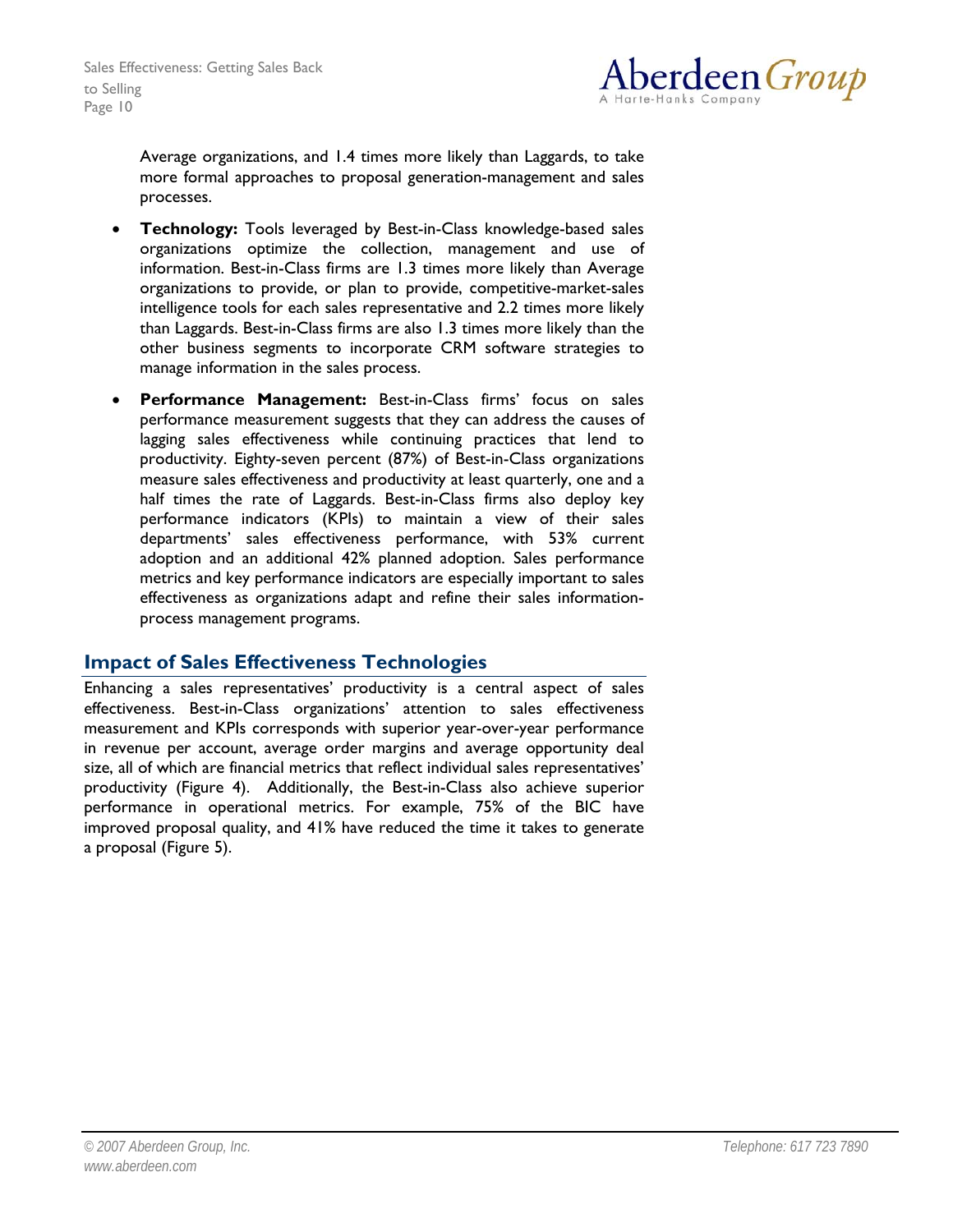

<span id="page-10-0"></span>**Figure 4: BIC Achieve Superior Results in Financial Metrics**

Source: Aberdeen Group, July 2007





Source: Aberdeen Group, July 2007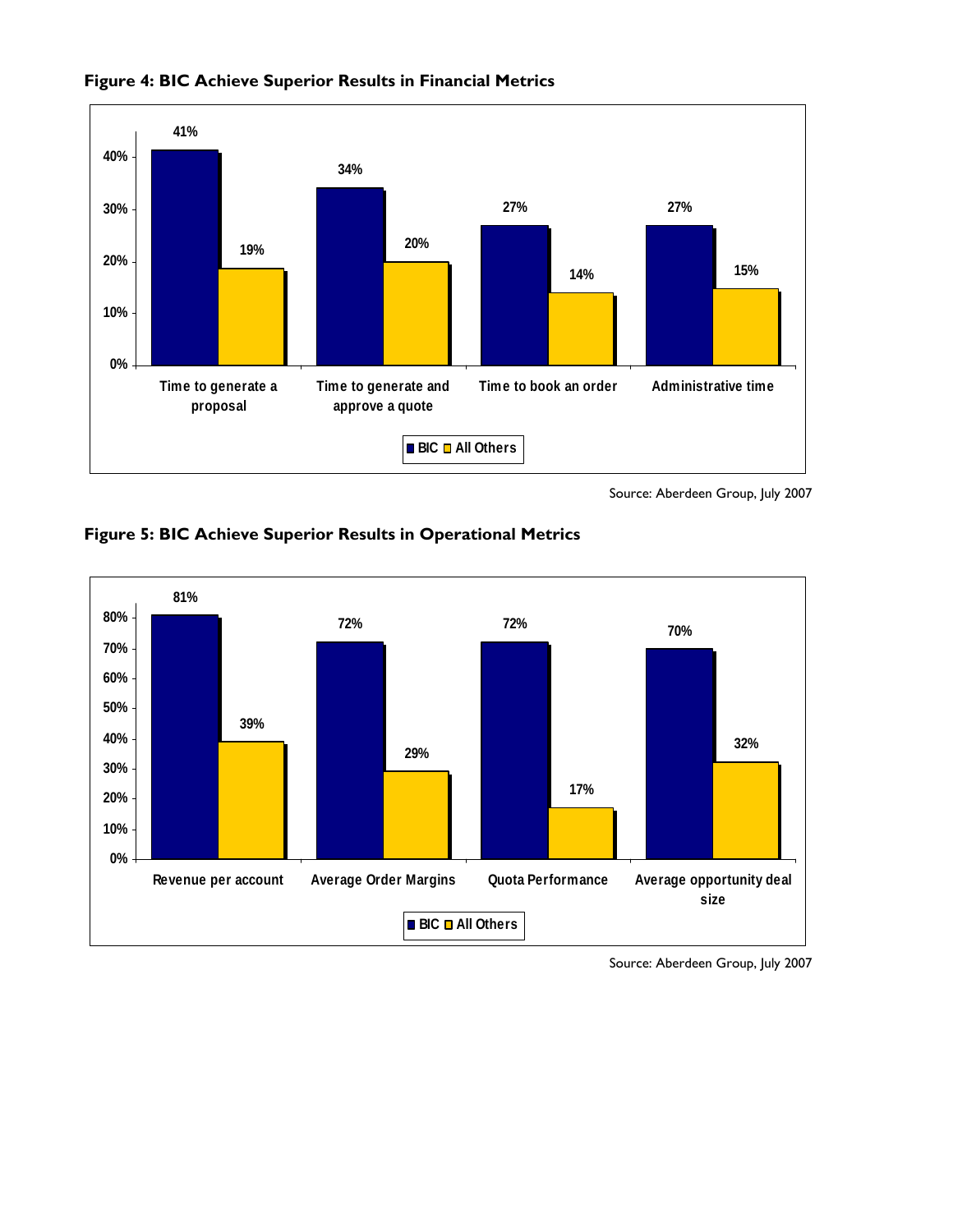

## **Aberdeen Insights – Technology**

There are four different types of technology enablers that companies are deploying to address the process and information needs of the sales organization:

- **Sales Focused Enablers** are the most prominent technologies leveraged by the Best-in-Class, with an average current/planned adoption of 74%. The leading solutions, forecast management (81%), sales analytics (79%), incentive/compensation management (74%), and order/quote generation (73%), help streamline information formulation and the delivery involved in sales processes. By standardizing information processes for sales forecasts, analytics, compensation and orders/quotes, these solutions facilitate formalized sales procedures, a central aspect of Best-in-Class firms' sales effectiveness strategies.
- **Marketing Focused Enablers** automate information sharing between cross-channel and cross-functional systems, with an average current/planned adoption of 52% among the Best-in-Class. The top technologies, lead automation management (54%) and lead quality tools (53%), ensure that sales representatives have access to customer related information collected by their entire organization. Marketing enablers help sales departments engage customers as one firm focused on their consumer interests and needs.
- **Information/Process Enablers** are solutions that augment and enhance the usability of sales technology, with an average current/planned adoption 62% among the BIC. For example, customer relationship management systems integrated with word processing, spreadsheet and email applications (89%), provides a central repository of account, contact and opportunity information in an environment that end-users are already comfortable using. This technology also provides sales representatives with flexibility in leveraging information and communications within their organizations. Augmented customer relationship management systems complement guided selling (71%) and lead analytics (62%) technologies by serving as repositories for more comprehensive customer information. Finally, workflow management solutions (59%) help keep use of technological enablers by sales representatives inside formalized sales processes, thereby enhancing the impact of those enablers.
- **Individual Enablers** are invested in by an average of 64% (current/planned) of Best-in-Class companies, a trend that highlights the importance to Best-in-Class firms of optimizing performance by each sales representative in improving sales effectiveness. Contact management software (79%) helps sales representatives track, manage and prioritize opportunities, while training and e-learning courseware (67%) ensures that sales departments deploy best-practices in meeting organizational goals. Mobile personal information managers (54%) give sales representatives constant access to information for customer engagements.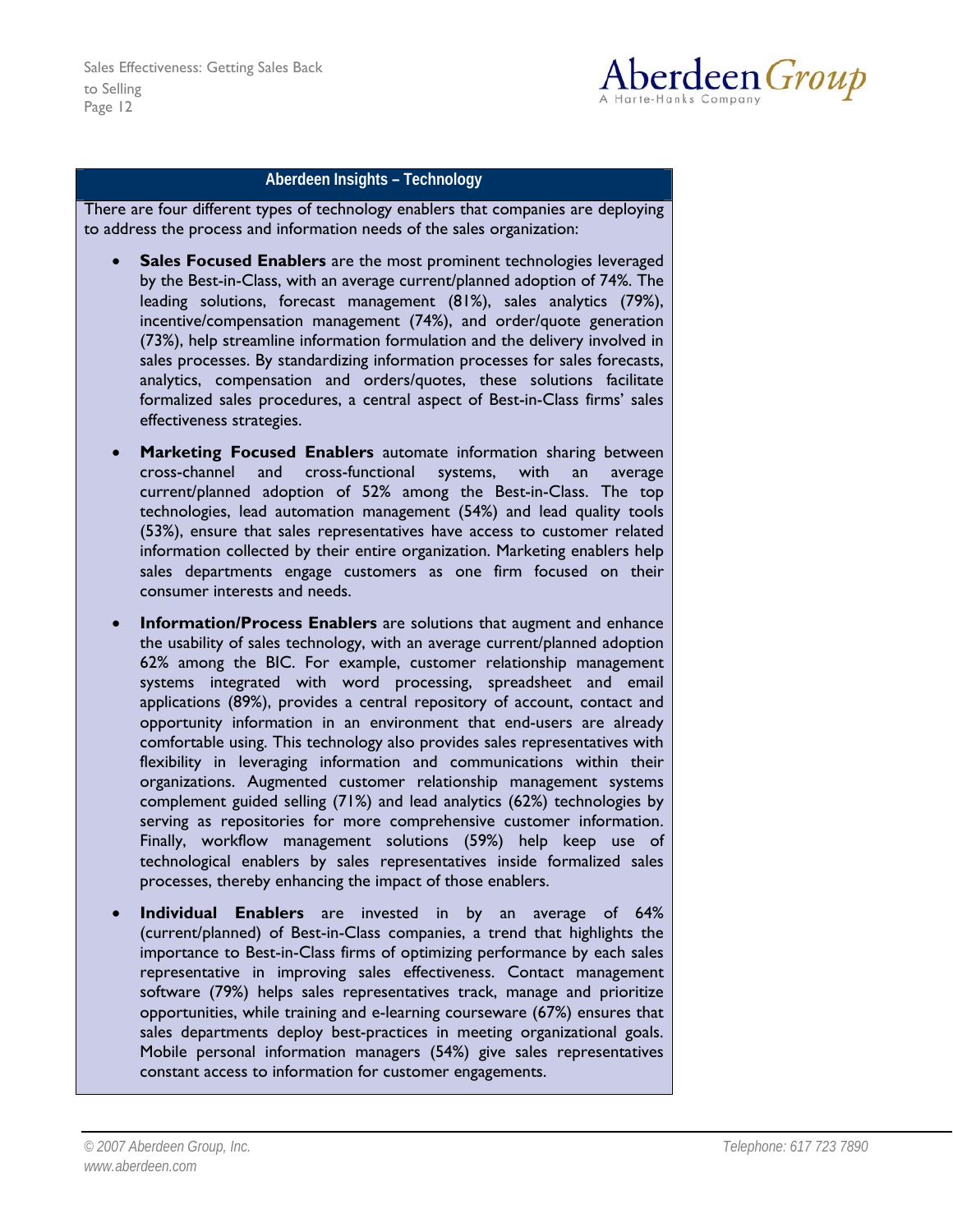

# **Chapter Three: Required Actions**

<span id="page-12-0"></span>Whether a company is trying to move its performance in sales effectiveness from "Laggard" to "Industry Average," or "Industry Average" to "Best-in-Class," the following actions will help spur the necessary performance improvements:

# **Laggard Steps to Success**

• *Start measuring sales effectiveness KPI's and metrics* 

On average, the BIC are more than twice as likely as Laggards to measure sales effectiveness KPIs and metrics (53% vs. 24%) and do so on a more frequent basis; 82% of BIC measure sales effectiveness at least on a monthly vs. 54% of Laggards. As such, Laggards must begin to measure Best-in-Class determining KPIs (such as Bid-to-Win Ratio, Order/Quote Quality and Opportunity Conversion Rates) before implementing technological solutions to address sales process and sales information deficiencies.

• *Implement and document standardized and repeatable sales processes* 

Prior to implementing knowledge-based sales solutions, the organization must put standardized sales processes in place that ensure the steps taken to achieve success are repeatable. Nearly all of the BIC (95%) implement, or are planning on implementing, documented and formal sales processes (vs. 84% of the Laggards). Without such processes, the recipe for success cannot be repeated and actions leading to failure will not be clearly understood or preventable. However, it is not necessary for Laggards to implement a formal sales methodology (only 36% of the BIC have currently adopted this enabler).

• *Invest in a structured approach to managing accounts, contacts and opportunities* 

With less than a third (29%) managing accounts, contacts and opportunities in a structured way, Laggards currently under-invest in core sales effectiveness technologies such as Customer Relationship Management (38% vs. 51% BIC), Salesforce Automation (17% vs. 51% BIC) and contact management solutions (38% vs. 50% BIC). Whether they take an organizational (CRM), departmental (SFA) or individual/team approach (contact management software) to account, contact and opportunity management, Laggards should immediately invest in these capabilities, or plan to do so, in the next budget period.

# **Industry Norm Steps to Success**

• *Invest in and develop a standardized approach to lead management and sales prospecting* 

With lead quality identified as a primary driver for improving sales productivity, it is not surprising that top performing organizations are focused on lead management and sales prospecting tools. On the sales side, more than nine out of ten (91% vs. 73% of the Average) BIC firms have implemented, or are planning on implementing, a structured

#### Fast Facts

- 93% of Best-in-Class firms measure time on administrative tasks spent by sales representatives, compared to 70% of Average and 49% of Laggard firms.
- 55% of Average firms plan to increase investment in dedicated sales effectiveness personnel in the two next years.
- 46% of Laggards have no plans to leverage Workflow Management Solutions, while 41% have no plans to adopt Business Process Management Solutions.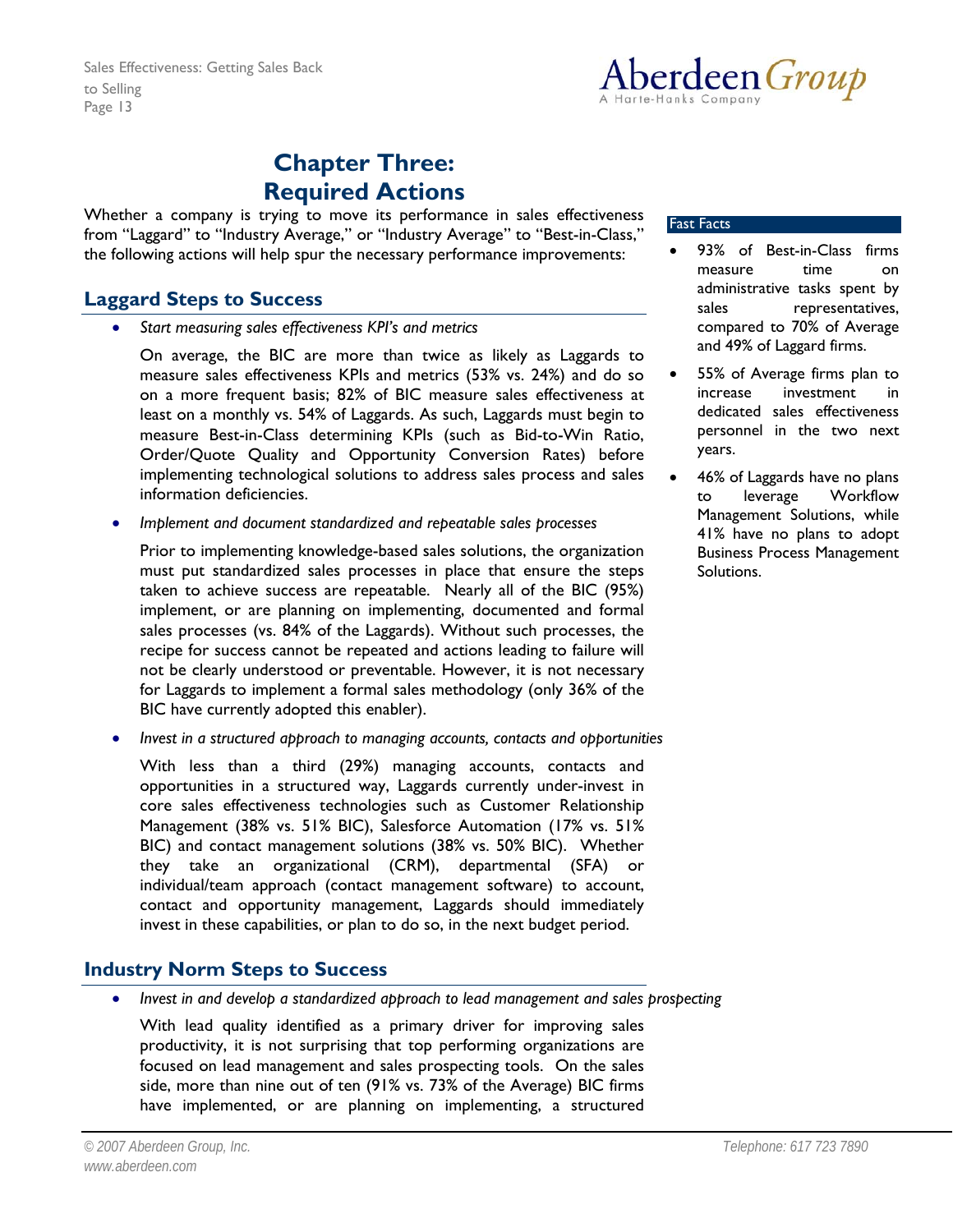

<span id="page-13-0"></span>approach to competitive, market and sales intelligence; more than half of the BIC (vs. 32% of the Average) are planning on increasing investments in competitive intelligence solutions. Additionally, 95% (vs. 79% of the Average) are making similar investments in standardized tools for sales prospecting.

On the marketing side, the BIC are also disproportionately investing in automated lead management (72% vs. 57% of Average), lead distribution (74% vs. 53% of Average) and lead information augmentation (76% vs. 51% of Average) solutions. Average firms should invest in tools that both increase the overall quality of leads coming from marketing, as well enable the individual sales representative get a deeper understanding of the opportunity at hand.

• *Invest in a standardized approach to sales collateral and proposal management* 

The BIC's second most prevalent strategic action is to improve the sales representative's knowledge of products, customer needs and competitive offerings. Average companies are comfortable in the knowledge and capabilities of their sales organizations; however, there is room for improvement. For example, only 38% of the Average felt that their sales team is "extremely effective" at understanding customers' and prospects' business challenges and 34% felt that their sales team was "extremely effective" at mapping products and services to the prospects' business challenge. The BIC are addressing this problem through the adoption of sales collateral (90% vs. 81% of the Average) and proposal generation (87% vs. 60% of the Average) solutions. To keep pace with the BIC, Average companies should immediately accelerate and increase investments in collateral and proposal management processes.

• *Develop and invest in a knowledge-based sales culture* 

The Best-in-Class have already taken steps to address both the information needs of individual sales representatives, as well as the process needs of their managers. For example, while only 31% of the BIC currently conduct win/loss on every deal, 52% currently plan on implementing this capability. Furthermore, 83% of the BIC have future plans to implement sales knowledge management solutions, whereas only 58% of the Average has made this commitment. Lastly, 90% of the BIC are planning on implementing a forum for sales people to share insights and lessons learned (contrasted to 74% of the Average). Prior to investing in sophisticated best-of-breed sales enablement and technological solutions, Average should first take steps to implement and support a knowledge-based sales culture.

# **Best-in-Class Steps to Success**

• *Stop Using Spreadsheets and "Shadow Accounting"* 

In forecasting and sales commission tracking, it is not uncommon for there to be several versions of the truth at both the manager and individual levels. A consistent characteristic of the BIC is the propensity to adopt solutions that minimize the use of spreadsheets and "ad hoc

*We created 100+ individual compensation plans every year with revisions every quarter. We then had to support daily calls from the field from people wanting to know where they stood at any given moment in a quarter and then there was the reconciliation that took place at the end of each quarter. Now, [with our incentive and compensation management system] we're able to move more quickly and resolve discrepancies and disputes in real-time rather than waiting for quarter close. The result is that sales can focus on selling knowing that they are being paid correctly and consistently.* 

~ Jeff Williams, Vice President of Sales, IronPort Systems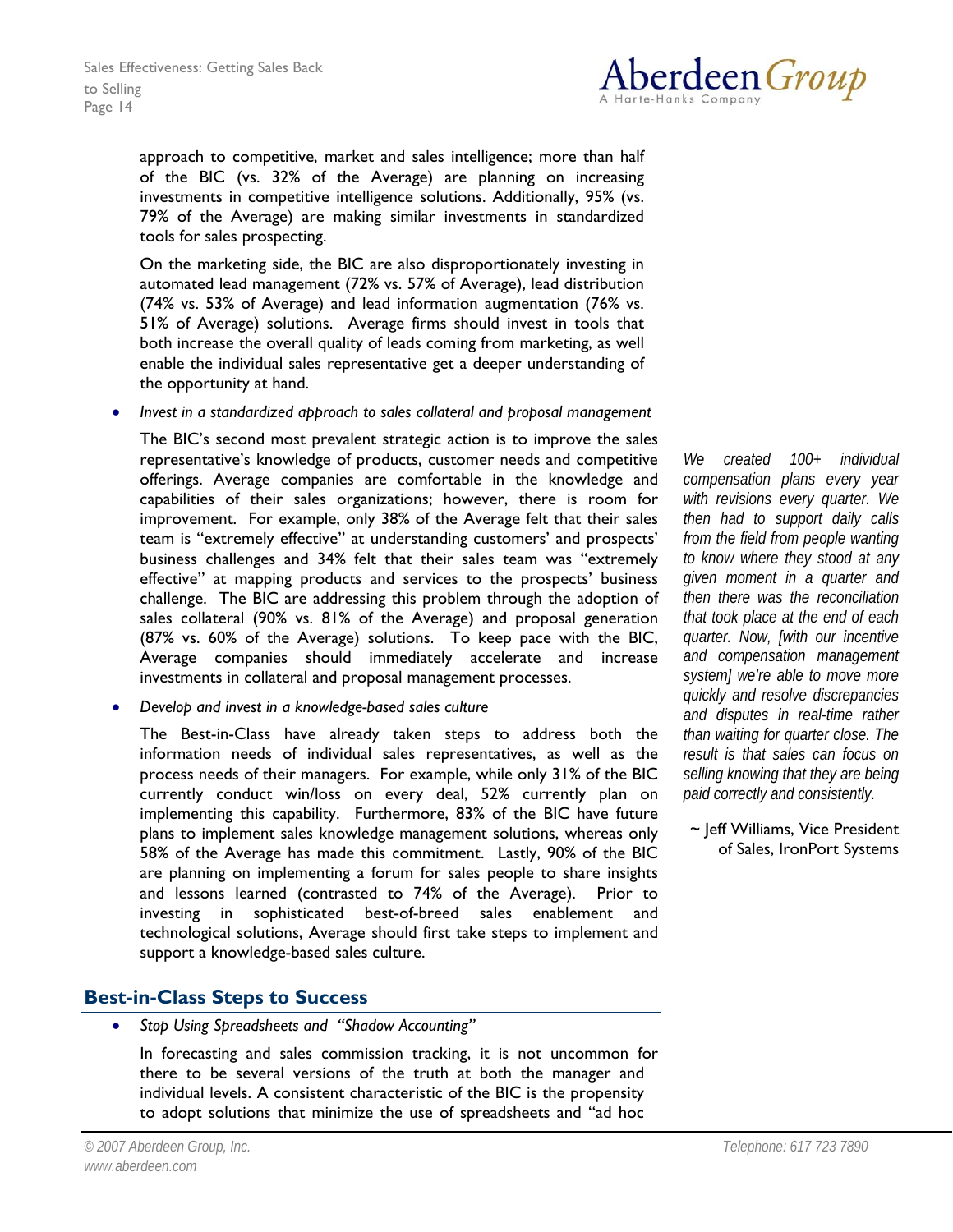

accounting" on the individual or sales manager level. For example, 60% of the BIC currently leverage incentive/compensation management solutions (and another 30% have future adoption plans). And further, 90% of the BIC have included forecast management solutions in their technology strategies. The BIC recognize that the adoption of these solutions will reduce administrative time associated with non-selling tasks, as well as eliminate intra-departmental conflict that arises from "shadow" accounting activities. The BIC should continue to aggressively eliminate spreadsheet-based and other ad hoc reporting from the sales management process.

• *Integrate sales into back-office systems* 

Nearly nine out of ten (88%) BIC companies have currently implemented, or are planning on implementing, order/quote generation solutions, and another 78% have included price optimization solutions in their future sales management strategies. Considering the integration required for these efforts, it is not surprising that roughly half of the BIC are increasing their focus on data integration (49%), and that there is a corresponding planned increase in technology budget/spending (57%). To maximize the impact of these sales-focused investments, the BIC will more than likely need to integrate with back-office systems. The BIC should immediately conduct an audit of their back-office systems, integration capabilities and available personnel to evaluate the impact and viability of these initiatives.

• *Invest in and implement a formal sales methodology* 

As illustrated above, a baseline investment in a formal and documented sales process is a prerequisite for building an effective sales organization. However, with these processes in place, the BIC realize that it is increasingly important to understand and adopt best practices from outside the organization. Even though only 36% of the BIC have implemented a formal sales methodology, the remaining 64% plan on implementing this enabler over the next year (i.e. there is 100% planned adoption of formal sales methodologies by the BIC). Thirty-nine percent (39%) of the BIC plan on increasing the use of external sales methodology providers. While evaluating sales methodologies and options, organizations should carefully consider the culture of their sales organization and the sales style that is appropriate in their industry.

#### **Aberdeen Insights – Summary**

Today, BIC sales managers are struggling to attract and hire new salespeople, on-board and train new staff and retain top sales talent (only 23%, 19% and 30% respectively rated themselves extremely effective in these areas). In an ever-changing business environment, it is important for sales management to use all of the tools at their disposal to create a learning organization and knowledge based culture. The research reveals that organizations are developing knowledge-based cultures through the combination of process and information enablers. Historically, these two different types of enablers have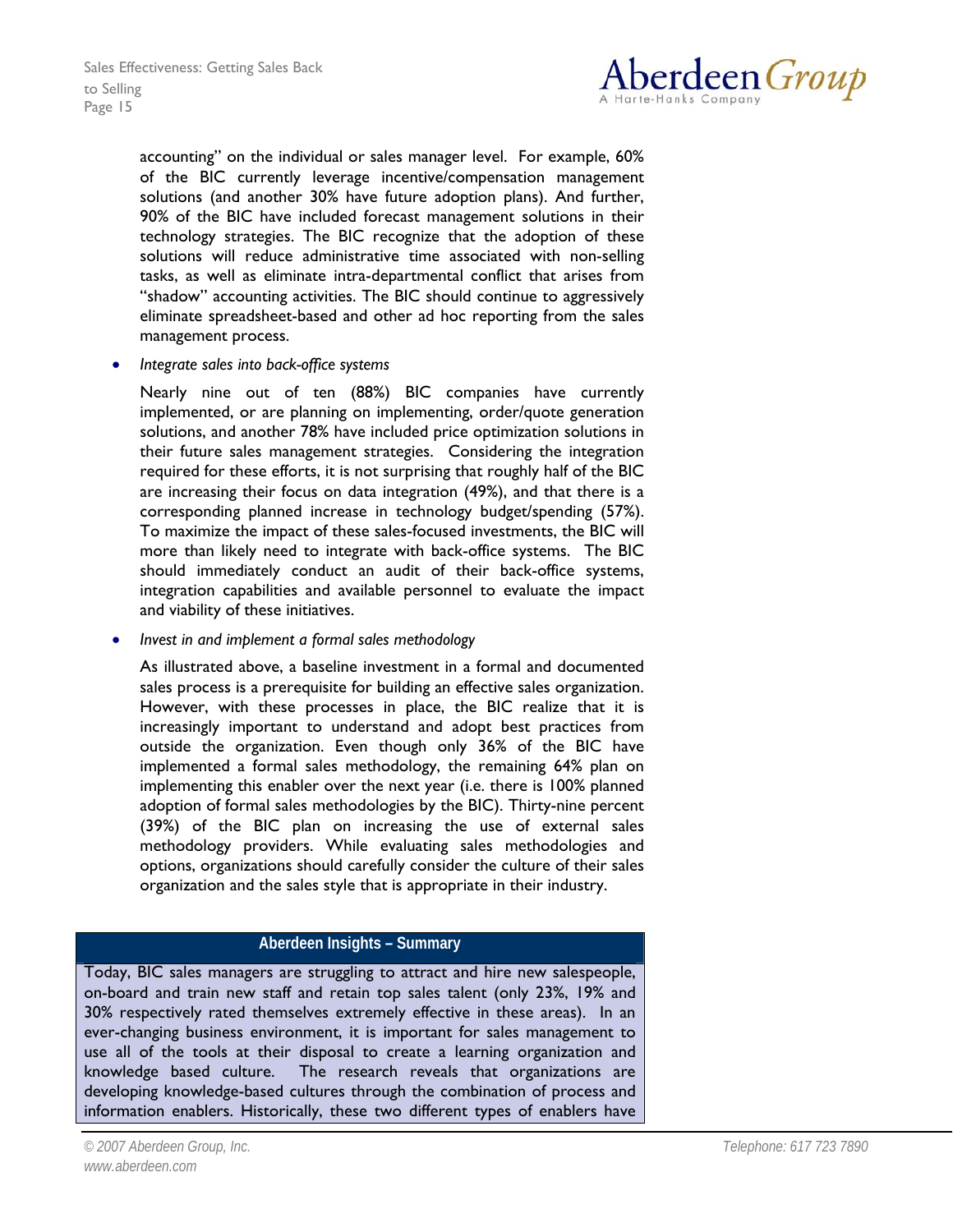

#### **Aberdeen Insights – Summary**

been mutually exclusive; however, the research also suggests that there is currently a convergence of the two underway.

For example, in implementing formal sales methodologies, 92% of the BIC have included guided selling in their future sales management strategies and 63% of the BIC plan on increasing the use of "in-product training" – that is, sales methodologies and mentoring within a CRM or SFA system. These types of enablers are information-based, yet process driven. As process enablers move to ubiquity, and information enablers become more prevalent, leading organizations will undoubtedly develop new and differentiating information processes.

Send to a Friend ===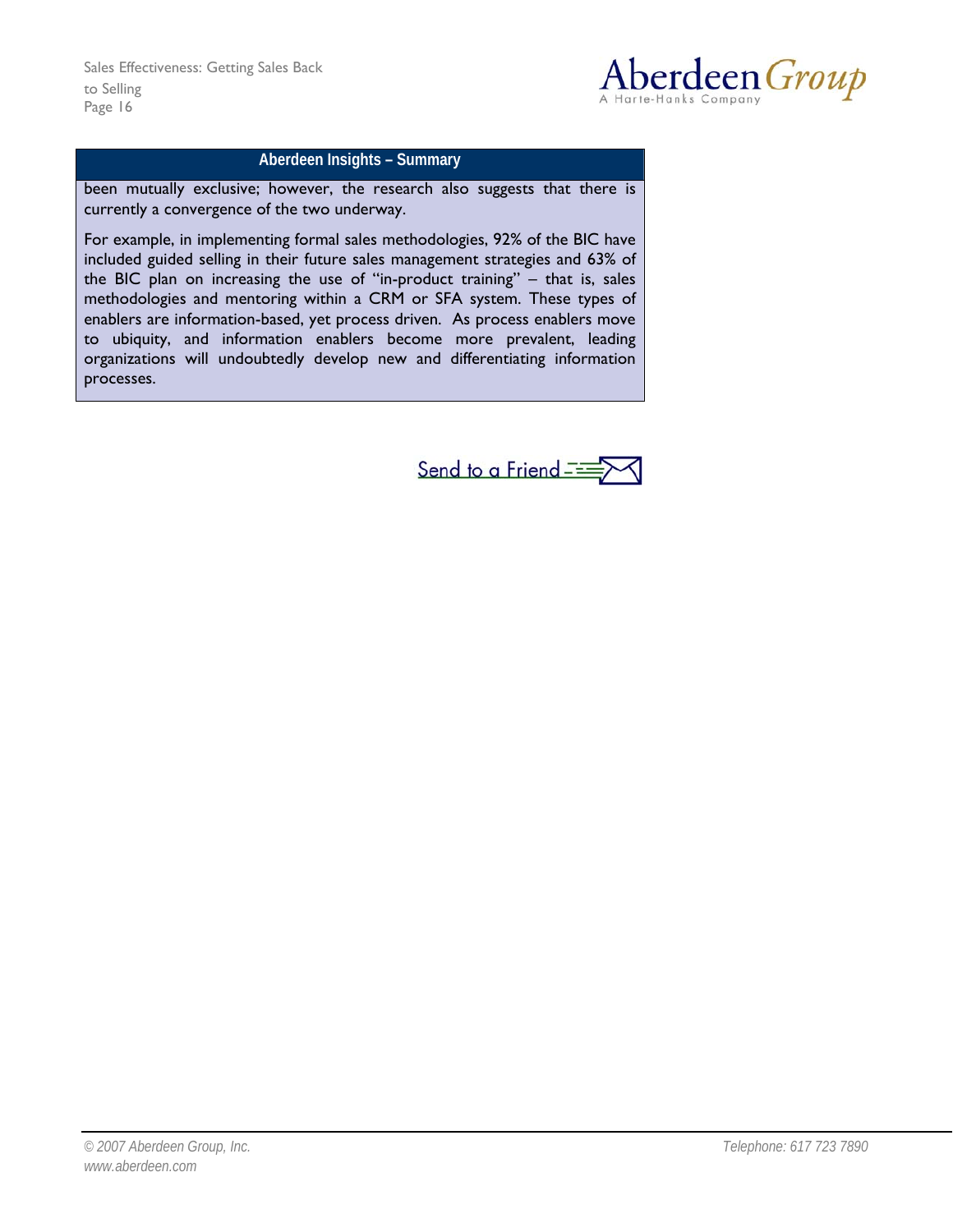

# **Appendix A: Research Methodology**

<span id="page-16-0"></span>Between June and July 2007, Aberdeen Group examined the sales effectiveness of nearly 200 enterprises in a diverse set of industries.

Respondents completed an online survey that included questions designed to determine:

- The degree to which sales effectiveness solutions and technologies are deployed and the performance implications of the technology
- Current and planned use of sales effectiveness technologies
- The benefits, if any, that have been derived from sales effectiveness initiatives.

Aberdeen supplemented this online survey effort with telephone interviews with select survey respondents, gathering additional information on sales effectiveness strategies, experiences, and results.

The study aimed to identify emerging best practices for sales effectiveness and provide a framework by which readers could assess their own practices and strategies.

Responding enterprises included the following:

- *Job title/function:* 35% Senior Management (CEO,COO, President), 14% Vice Presidents, 19% Directors, 17% Managers, 6% Consultants, 4% Staff, 5% Other.
- *Industry:* The research sample included respondents from: 57% High Technology, 26% Telecommunications, 19% Finance Related Industries, 12% Industrial Manufacturing, 11% Engineering, 11% Health Related Industry, 11% Retail, 11% Transportation, 10% Distribution.
- *Geography:* Respondents came from: 55% North America, 21% Europe, 16% APAC, 5% Middle East/Africa, 3% Latin America.
- *Company size:* Based on revenue, organizations were 66% small firms (under \$50 million annual revenue), 24% medium sized businesses (\$50 million to \$1 billion annual revenue) and 10% large enterprises (over \$1 billion annual revenue).

Solution providers recognized as sponsors of this report were solicited after the fact and had no substantive influence on the direction of the Benchmark Report. Their sponsorship has made it possible for Aberdeen Group to make these findings available to readers at no charge.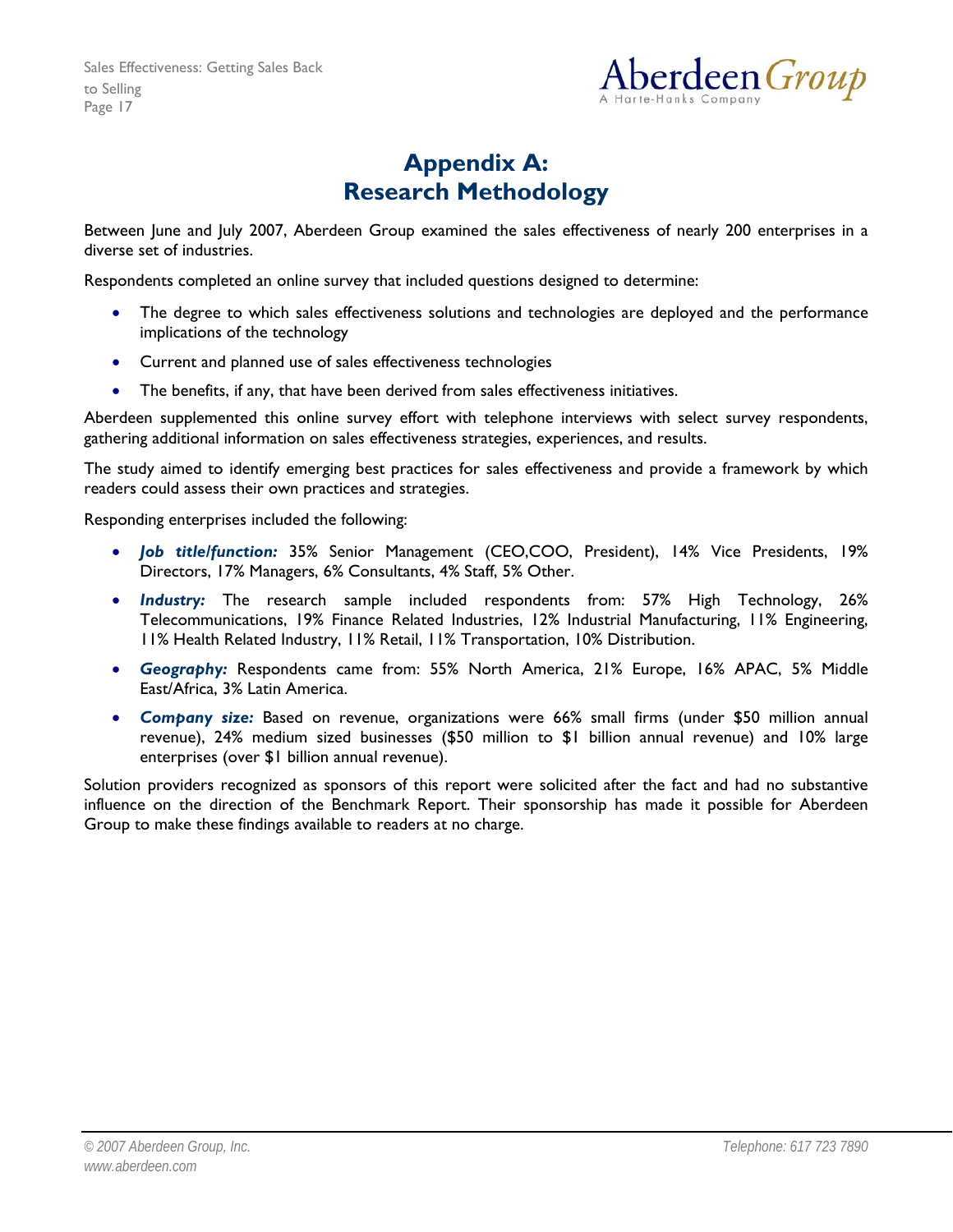#### <span id="page-17-0"></span>**Table 5: PACE Framework**

#### **PACE Key**

Aberdeen applies a methodology to benchmark research that evaluates the business pressures, actions, capabilities, and enablers (PACE) that indicate corporate behavior in specific business processes. These terms are defined as follows:

*Pressures* — external forces that impact an organization's market position, competitiveness, or business operations (e.g., economic, political and regulatory, technology, changing customer preferences, competitive)

*Actions —* the strategic approaches that an organization takes in response to industry pressures (e.g., align the corporate business model to leverage industry opportunities, such as product/service strategy, target markets, financial strategy, go-to-market, and sales strategy)

*Capabilities —* the business process competencies required to execute corporate strategy (e.g., skilled people, brand, market positioning, viable products/services, ecosystem partners, financing)

*Enablers* **—** the key functionality of technology solutions required to support the organization's enabling business practices (e.g., development platform, applications, network connectivity, user interface, training and support, partner interfaces, data cleansing, and management)

Source: Aberdeen Group, July 2007

#### **Table 6: Maturity Framework**

**Maturity Framework Key** 

The Aberdeen Maturity Framework defines enterprises as falling into one of the following three levels of practices and performance:

*Best-in-Class (20%)* **—** Sales effectiveness practices that are the best currently being employed and significantly superior to the industry norm, and result in the top industry performance.

*Industry norm (50%)* **—** Sales effectiveness practices that represent the average or norm, and result in average industry performance.

*Laggards (30%)* **—** Sales effectiveness practices that are significantly behind the average of the industry, and result in below average performance

In the following categories:

*Process —* What is the scope of process standardization? What is the efficiency and effectiveness of this process?

*Organization —* How is your company currently organized to manage and optimize this particular process?

*Knowledge —* What visibility do you have into key data and intelligence required to manage this process?

*Technology —* What level of automation have you used to support this process? How is this automation integrated and aligned?

*Performance —* What do you measure? How frequently? What's your actual performance?

Source: Aberdeen Group, July 2007

#### **Table 7: Relationship Between PACE and Competitive Framework**

**PACE and Competitive Framework How They Interact** 

Aberdeen research indicates that companies that identify the most impactful pressures and take the most transformational and effective actions are most likely to achieve superior performance. The level of competitive performance that a company achieves is strongly determined by the PACE choices that they make and how well they execute.

Source: Aberdeen Group, July 2007